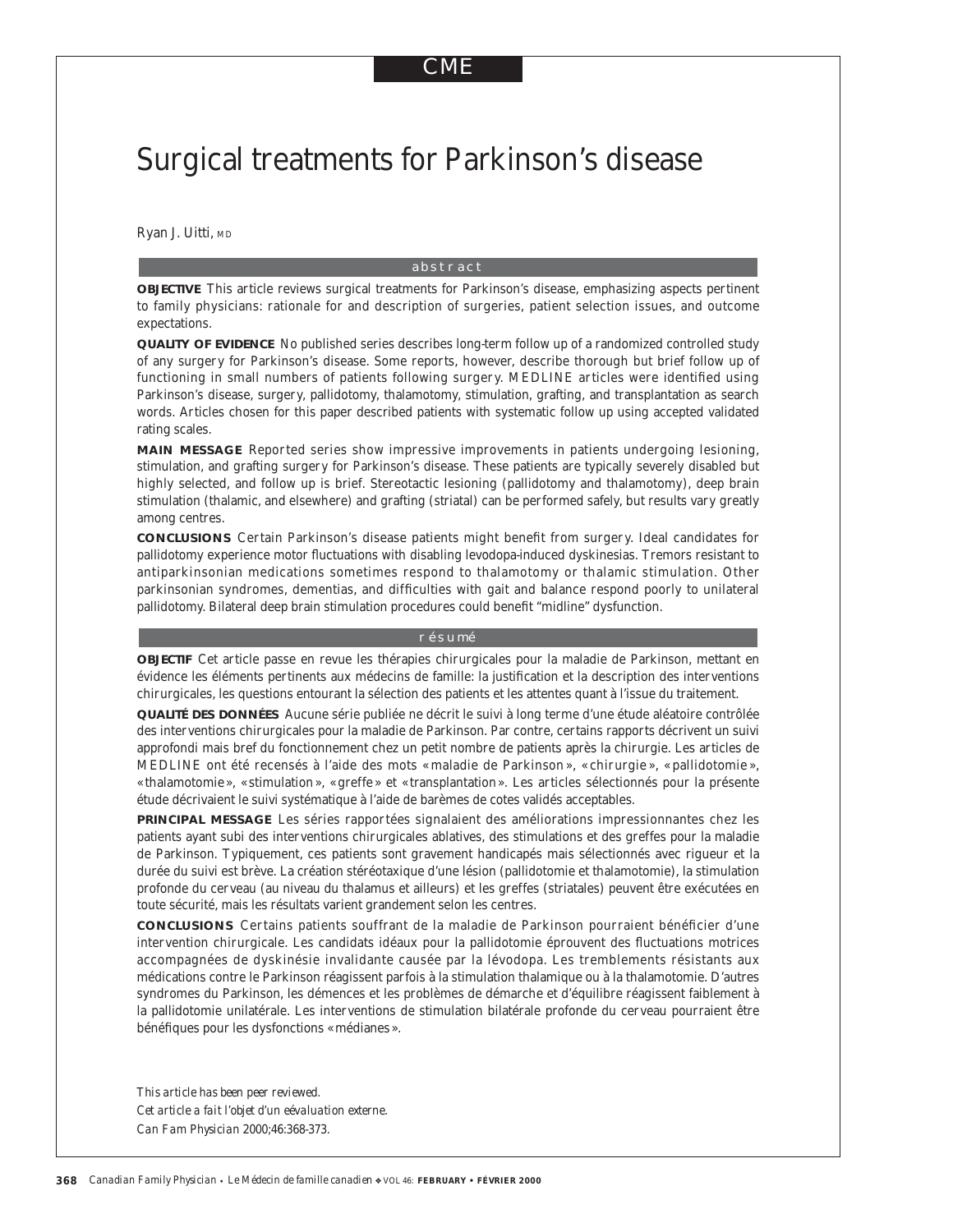ay literature and mass media descriptions of surgery for Parkinson's disease often give patients and their families the impression that today's surgeries offer miraculous results to all patients undergoing procedures. Few presentations address the more mundane issues of patient selection for, risks associated with, and reasonable outcome expectations from surgery. *L*

Understandably, family physicians will often be faced with patients and families who have seen television programs or other media presentations and who wish to learn more about surgery (or be "booked for surgery" later in the week). This article reviews surgery for Parkinson's disease with an emphasis on aspects pertinent for family physicians: rationale for and description of surgeries, patient selection issues, and outcome expectations.

### **Quality of evidence**

No published articles report randomized controlled trials of any surgery for Parkinson's disease. Because Parkinson's disease is a progressive disorder, serial evaluations of outcomes over an extended period would be crucial in determining the relative utility of treatments. No reported studies, however, document outcome in surgically versus non-surgically treated Parkinson's disease or systematic follow up of a large series for more than 3 years. Consequently, evidence is mainly based on thorough, but relatively brief, follow up of small numbers of patients undergoing surgery. Yet the magnitude of improvement in certain patients, who had usually been quite seriously disabled, is of such degree that there seems little doubt that surgery can be beneficial for selected individuals. The longevity of benefit remains to be established.

Articles were identified through a MEDLINE search using Parkinson's disease, surgery, pallidotomy, thalamotomy, stimulation, grafting, and transplantation as search words. Articles chosen for this paper reported on patients who had systematic follow up using accepted validated rating scales.

#### **Rationale for surgery**

Basal ganglia neuroanatomic connections have been studied extensively in non-human primates, and various animal models of parkinsonism have been developed. These models have consistently led to findings of neurophysiologic overactivity and underactivity, relative to **Dr Uitti** *is a Consultant in Neurology at the Mayo Clinic*

*in Jacksonville, Fla, and is an Associate Professor of Neurology at the Mayo Medical School in Rochester, Minn.*

neuronal electrical activity, within certain basal ganglia nuclear regions interacting with motor circuits from frontal lobe and thalamic structures. For example, neuronal activity within the medial portion of the globus pallidus (also known as the internal segment of the globus pallidum, or Gpi) and the subthalamic nucleus (STN) has been shown to be neurophysiologically higher than normal. In contrast, regions of the thalamus (ventral anterior and lateral nuclei) receiving inhibitory output from the Gpi are excessively inhibited and therefore become relatively hypoactive. Consequently, thalamic excitatory output to motor nuclei in the cerebral cortex is relatively meagre and results in a predominantly akinetic-rigid or parkinsonian state.

While such models do not explain all aspects of parkinsonism, the same electrophysiologic findings have been found in humans with Parkinson's disease (by microelectrode recordings from these nuclear sites obtained during brain surgery). By reducing levels of hyperactivity in certain basal ganglia nuclei, the balance in the striato-thalamocortical pathways seems to be at least partially restored, as judged by improvement in motor functioning in animals and humans with Parkinson's disease.

Other means of influencing these circuits include attempts to rejuvenate or create anew the brain regions ravaged by neurodegeneration in Parkinson's disease (eg, the ventrolateral tier of the substantia nigral dopaminergic neurons that normally project to the caudate nucleus or putamen, collectively known as the striatum). $<sup>1</sup>$ </sup>

#### **Types of surgery**

There are essentially three types of surgery currently available for Parkinson's disease: lesioning (irreversible destruction of hyperactive neurons), stimulation (reversible "stunning" of hyperactive neurons), and grafting (transplantation of neurons, cells, or trophic factors). Two forms of treatment, lesioning and stimulation, reduce function within specific target regions of the brain.

The rationale for these surgeries is that some regions of the extrapyramidal pathways become disinhibited as a result of neurodegeneration elsewhere in the brain. Consequently, such areas as the Gpi and STN demonstrate excessive neuronal activity in Parkinson's disease. By minimizing this overactivity, through permanent destruction (with lesioning) or temporarily disabling neurons with electrical "jamming" (by stimulation), control of movement through these extrapyramidal pathways improves. Stimulation with small amounts of electrical current can be carried out for many years without apparent damage to neurons.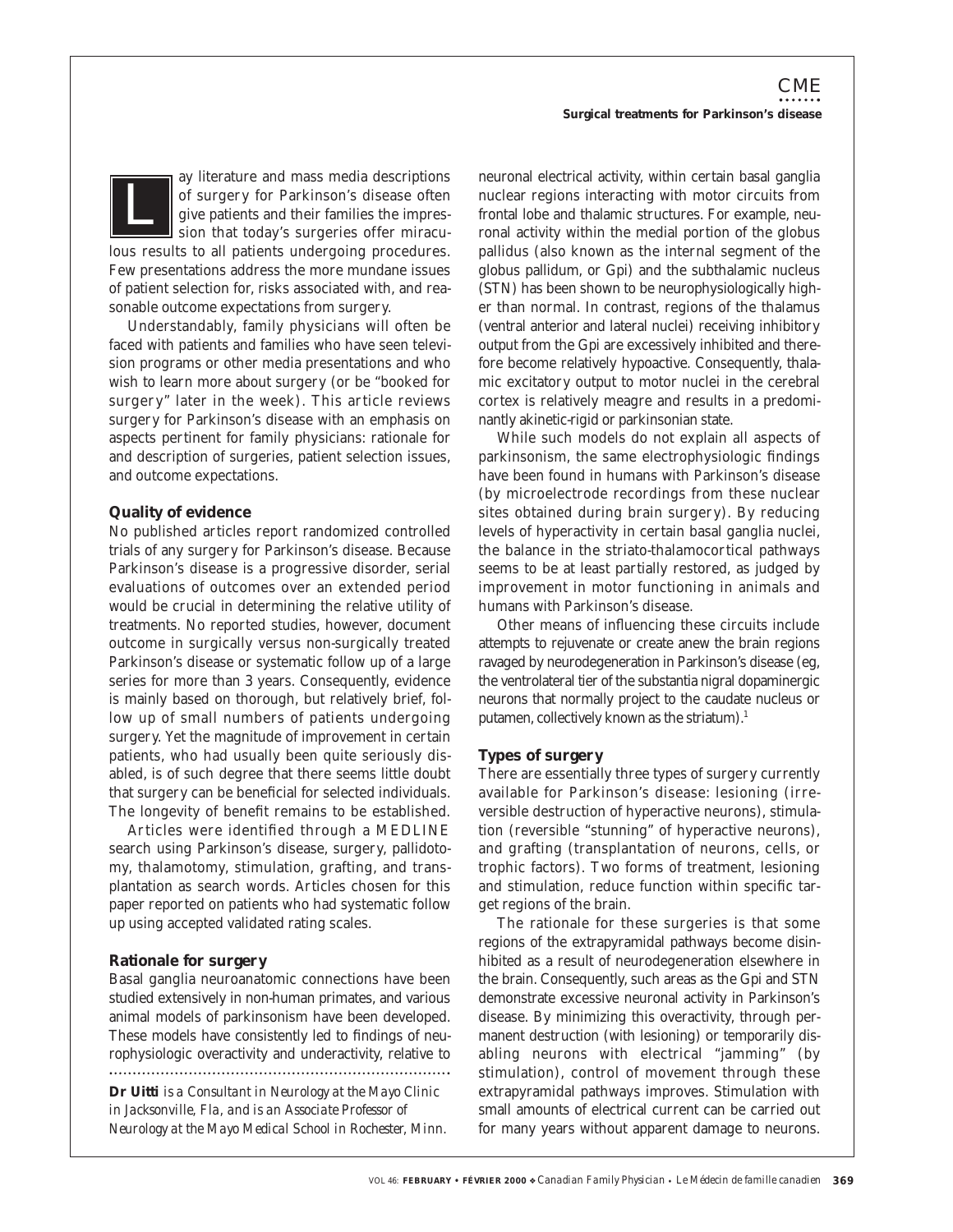## CME **Surgical treatments for Parkinson's disease**

Grafting seeks to supplement function by providing a source of neurotransmitters and the neural scaffolding to deliver the neurotransmitters. Transplantation can be performed with tissue blocks or with cell suspensions. "Transplantation" of neurotrophic factors is also under study.

At the moment, surgery for Parkinson's disease focuses on several brain targets (**Table 1**). These targets are selected on the basis of patients' symptoms.

Each of the surgeries employs stereotactic technology. To begin the procedure, a frame is attached to the patient's head while the patient is under local anesthetic. The patient is then studied with magnetic resonance imaging or computed tomography allowing imaging of the brain target in conjunction with the stereotactic headframe. Embedded within the frame are fiducial markings that can be seen during imaging and serve as points of reference. Computerized software uses these markings to plot the trajectory of the surgical track with reference to the headframe. Some institutions are able to simulate the surgery with computerized software, showing the anatomic track to be certain that safety is maximized. After the surgery has been planned, the patient is placed on the operating table and the headframe attached to the table. Local anesthetic is used before a 5-cm incision is made for placement of a burr hole through the skull.

Some institutions employ electrophysiologic equipment to confirm radiologic targeting; some neurosurgeons create lesions or place stimulation leads merely on the basis of radiologic targeting. Stereotactic equipment allows for a microelectrode to be lowered through the burr hole and along the planned track. When the tip of the electrode has reached the anatomic target (thalamus, pallidum, or STN), characteristic electrophysiologic recordings can be made through the microelectrode using amplification equipment.

Once electrophysiologic recordings are completed and the appropriate target delineated, a lesioning electrode (in the case of pallidotomy or thalamotomy) is placed at the target. By heating the tip of the radiofrequency lesioning electrode to approximately 70°C for 1 minute, a small lesion (of several millimetres' diameter) is produced. Further lesions can be placed on the basis of immediate clinical response (ie, tremor resolution, reduction in rigidity). In the case of stimulation operations, a deep brain stimulation lead tip is brought to the target and a hand-held stimulator is connected to the other end of the lead. Electrical stimulation can then be carried out; the lead location is further adjusted according to the clinical results obtained.

### **Table 1. Brain targets for surgery in Parkinson's disease**

| <b>ANATOMIC TARGET</b>                           | <b>TYPE OF</b><br><b>PROCEDURE</b> | <b>COMMENTS</b>                                                                                                                                               |
|--------------------------------------------------|------------------------------------|---------------------------------------------------------------------------------------------------------------------------------------------------------------|
| Thalamus<br>(ventral intermediate<br>nucleus)    | Lesioning,<br>stimulation          | Improves tremor<br>on contralateral side<br>of body; lesioning is<br>relatively contraindicated<br>bilaterally; paresthesias<br>can occur with<br>stimulation |
| Medial pallidum<br>(internal globus<br>pallidus) | Lesioning.<br>stimulation          | Improves tremor,<br>rigidity, bradykinesia,<br>and levodopa-induced<br>dyskinesia; offers little<br>benefit for instability                                   |
| Subthalamic nucleus Stimulation                  |                                    | Can improve all<br>cardinal features of<br>parkinsonism; reduces<br>levodopa requirement                                                                      |
| Striatum<br>(caudate and<br>putamen)             | Grafting or<br>transplantation     | Can improve rigidity,<br>bradykinesia, and<br>tremor; different grafts<br>under study:<br>fetal (human, porcine),<br>adrenal medulla, and<br>peripheral nerve |

With lesioning operations, surgery concludes when the final lesion is placed and the burr hole is sutured over. With deep brain stimulation procedures, the deep brain stimulation lead is secured in place by attaching a "button" over the burr hole. The end of the brain lead is connected to an extension lead. The patient is placed under general anesthesia for subcutaneous tunneling of the extension lead along the scalp and neck and out to the subclavian site (**Figure1**). The pulse generator is placed in the subclavian site (as with a cardiac pacemaker) and the extension lead connected.

Most patients spend the night in hospital and are dismissed the day after surgery. Patients with deep brain stimulators will require follow up for programming the device (typically at 1 day, 1 week, and 1 month after surgery).

#### **Patient selection**

Pharmacologic therapy for Parkinson's disease has advanced greatly over the past three decades. Within the past 10 years, surgical treatment for Parkinson's disease has become available. Surgery offers potential benefits for selected patients experiencing disability despite optimal medical management. Several centres in Canada have reported their experience with such surgery, including university centres in Vancouver, BC, and Toronto, Ont. The number of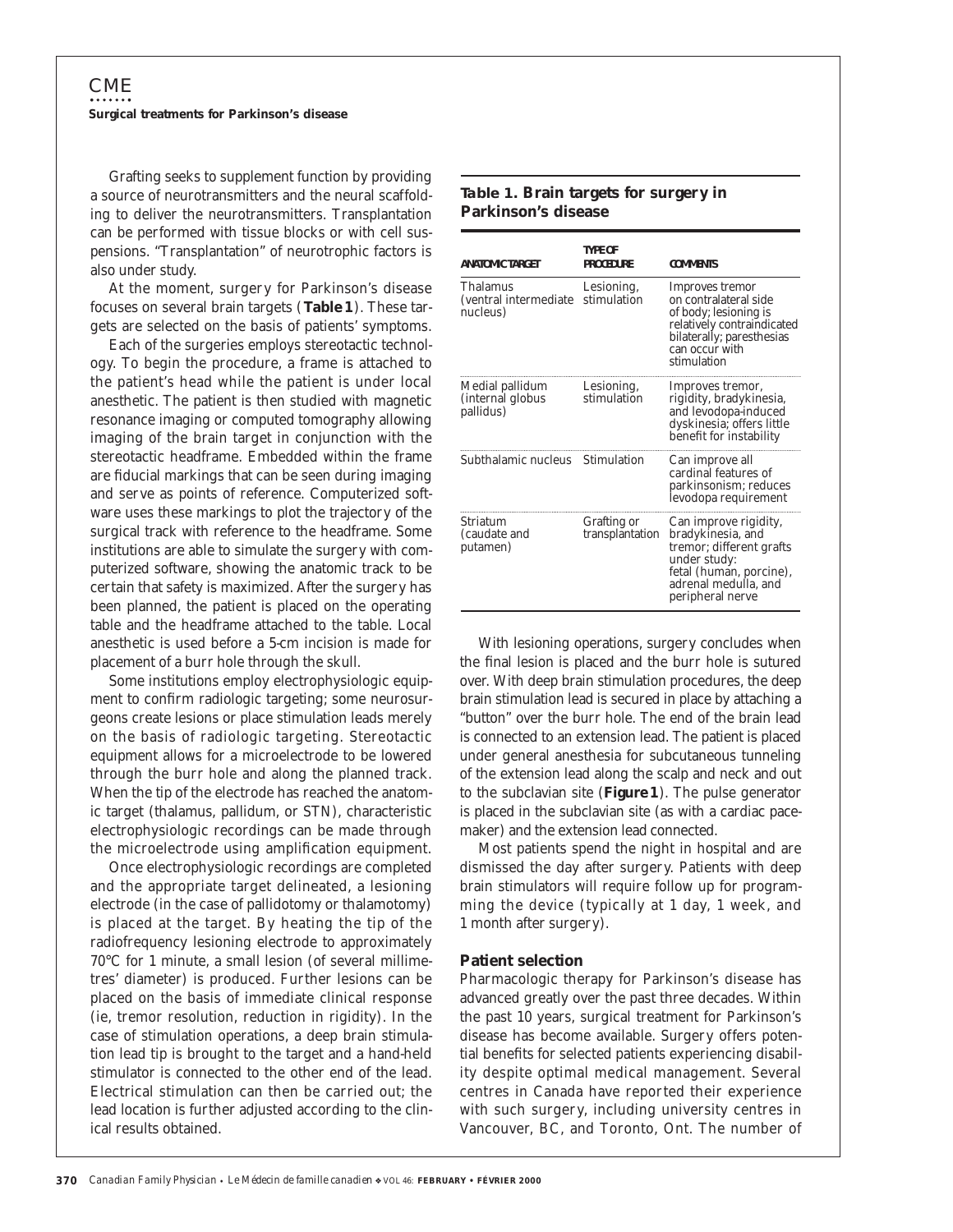

patients who could benefit from this surgery over the course of illness is considerable, and the possible 5000 to 10 000 surgical candidates in Canada would quickly overwhelm existing resources.

Once it is established that a patient has received optimal medical therapy but continues to have severe disability, he or she should be considered for surgery.

Determining factors for considering surgery for Parkinson's disease are few but complicated. The initial determination is whether patients have actually received and failed to benefit from optimal medical management. Because of the inherent risk of brain surgery, patients need to have exhausted optimal medical therapy. For Parkinson's disease patients in typical family practices this includes treatment with levodopa (or carbidopa and levodopa) and use of at least one dopamine agonist.

Unfortunately, many patients on surgical evaluation waiting lists have never had adequate trials with dopamine agonists in conjunction with appropriate levodopa regimens. These medications need to be optimally regulated (which is outside the scope of this article) to assure that surgery is required. Patients who fail to respond beneficially in some way to levodopa could actually not have Parkinson's disease but some other parkinsonian syndrome. Patients

with parkinsonian syndromes other than Parkinson's disease are unlikely to benefit from and can worsen with surgery. **Table 2** reviews criteria for considering surgery for Parkinson's disease patients. $2-6$ 

### **Surgery selection**

The ideal surgery for Parkinson's disease patients who are experiencing disability does not always exist. Patients with dementia and severe instability typically do not benefit from any surgical procedure, and surgery could even be counterproductive. The best surgery can be determined by considering a patient's primary problem. **Table3** outlines common parkinsonian problems and the appropriate procedure. This arena is dynamic, and recommendations might change, depending upon future technologic advances and publication of outcome studies.

#### **Outcome expectations**

Many patients and their families have seen short television segments portraying fantastic results following surgery for Parkinson's disease. They understandably approach their physicians with unreasonably high expectations regarding surgical outcome. It is important to remind patients that these well publicized cases typically represent those very few instances in which the patient is highly selected and the surgery highly successful. Patients should consider whether they would accept more modest benefit, given the potential for side effects, before committing to any surgical procedure.

### **Benefit**

Nearly all (90%) patients with thalamotomy or thalamic stimulation for unilateral limb tremor can expect improvement (complete or near resolution of tremor).<sup>7</sup> Resting and postural tremor is most likely to be ablated; kinetic action tremor is somewhat less likely. Midline tremor involving the head and neck and voice might improve with a unilateral procedure, but is typically most influenced by bilateral surgeries. Tremor reduction maintained 3 months after surgery is usually sustained over years (>10 years). Follow up with thalamic stimulation has shown ongoing benefit for as long as 8 years.

The cardinal signs of bradykinesia and rigidity predictably improve following pallidotomy (approximately 90%) but are not affected by thalamotomy or thalamic stimulation. The magnitude of benefit on average is about a 30% reduction in the severity of bradykinesia and rigidity, as judged by standard clinical rating scales. Most new antiparkinsonian medications would not afford this degree of change (usually about 15% to 20%). Levodopa therapy produces about a 30% reduction in the severity of parkinsonism in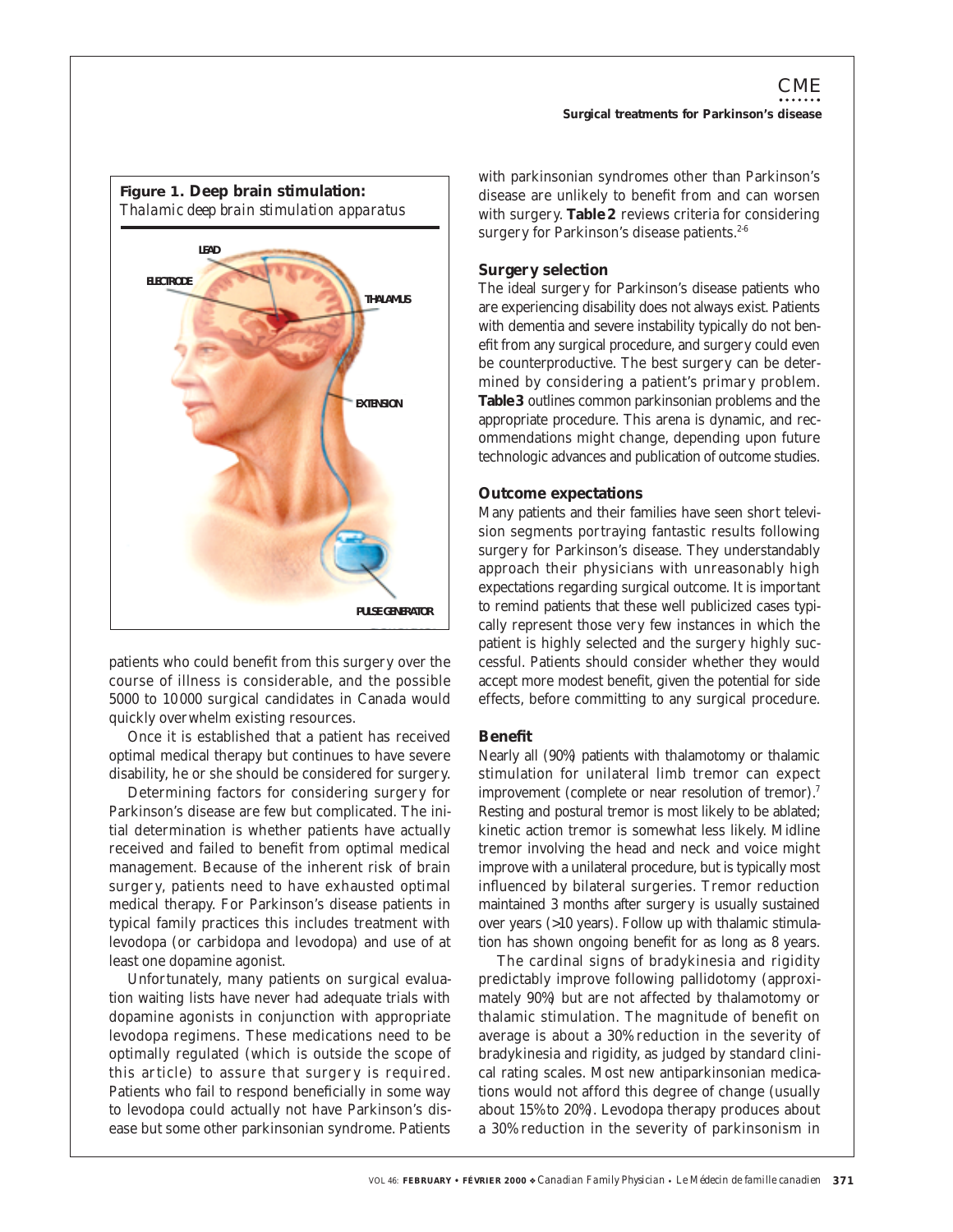## **Table 2. Patient selection for surgical treatment for Parkinson's disease2-6**

INCLUSION CRITERIA

Disabled: despite optimization with levodopa (or carbidopa and levodopa) and a dopamine agonist (bromocriptine, pergolide, pramipexole, or ropiniprole)

Levodopa-responsive

EXCLUSION CRITERIA

Parkinsonism but *not* Parkinson's disease (eg, progressive supranuclear palsy, multiple system atrophy)

Substantial dementia

RELATIVE CONTRAINDICATION

Patient requires anticoagulation

#### **Table 3. Surgery selection by primary problem**

| <b>PRIMARY PROBLEM</b>                                            | <b>TYPE OF SURGERY</b>                                                                                            |
|-------------------------------------------------------------------|-------------------------------------------------------------------------------------------------------------------|
| Severe tremor: unilateral                                         | Thalamotomy<br>Thalamic stimulation                                                                               |
| Severe tremor: bilateral                                          | Bilateral thalamic stimulation<br>Thalamotomy and thalamic<br>stimulation<br>Bilateral subthalamic<br>stimulation |
| Severe bradykinesia, rigidity:<br>unilateral                      | Pallidotomy                                                                                                       |
| Levodopa-induced dyskinesia                                       | Pallidotomy                                                                                                       |
| <b>Prominent motor fluctuations</b>                               | Pallidotomy                                                                                                       |
| Severe bradykinesia, rigidity:<br>bilateral                       | Bilateral subthalamic<br>stimulation<br><b>Bilateral pallidal stimulation</b><br>Bilateral pallidotomy            |
| Younger patients with severe<br>bradykinesia, rigidity: bilateral | <b>Bilateral transplantation</b>                                                                                  |
| Falling, postural instability,<br>unintelligible speech           | ?None                                                                                                             |

patients undergoing surgery. The benefit from levodopa following surgery continues to be on the same order of magnitude, ie, levodopa is no less effective following surgery (and often no longer causes dyskinesia, a common side effect before surgery).

As a general rule, about one third of patients experience excellent or phenomenal improvement, one third moderate, and one third modest benefit following pallidotomy. If patients are carefully selected, a higher percentage will experience excellent outcome. Patients who are falling before pallidotomy will likely continue to fall afterward, as the surgery does little to change postural instability.

Benefit following pallidotomy appears to last for at least 3 years. Advancing signs of parkinsonism continue on the non-operated side of the brain, however, and patients' overall improvement, therefore, is not always maintained. Longer follow-up studies have not been reported.

#### **Adverse events**

Severe adverse events (hemorrhage causing stroke and death) typically occur at the time of surgery or immediately afterward. Patients with pallidotomy occasionally have small hemorrhages in the internal capsule months after surgery. Most series report a risk of approximately 2% for serious adverse events with these stereotactic procedures. The risk is far higher (up to 30%), however, in some reported series. Consequently, it is important to inquire about an institution's track record. Bilateral thalamotomy or pallidotomy produces dysarthria or dysphonia in up to 20% of patients.

Postoperative confusion, drowsiness, and headaches are relatively common but typically short-lived. Patients occasionally experience a visual field cut (usually a quadrantic hemianopsia) following pallidotomy, but this is rare with microelectrode-guided procedures. Rarely, patients will have postoperative seizures. These are usually isolated and typically do not require long-term use of anticonvulsants. Mild cognitive dysfunction is sometimes more apparent following surgery, but most centres have documented only trivial changes with neuropsychologic testing. Changes in neuropsychologic functioning are most common in patients older than 65 years at the time of surgery who have an operation involving the language-dominant hemisphere. Changes typically include declines in expressive vocabulary, letter and semantic fluency, and novel problem solving. For the most part, these changes do not affect patients seriously in their everyday activities.

#### **Time course and follow up**

Lesioning and stimulation procedures typically produce clinical benefit immediately. Grafting procedures usually require a year or more before improvements are clinically measurable. Patients undergoing stimulation procedures could observe "otomy" effects. For example, patients with thalamic stimulation can experience a "minithalamotomy" effect with resolution of tremor even when the pulse generator providing stimulation is "off." Such "otomy" effects are typically short-lived; therefore, ongoing adjustment of stimulation parameters is required.

Most institutions adjust pulse generators in stimulation patients within the first week, first month, and after 3 months. Further adjustments are often needed